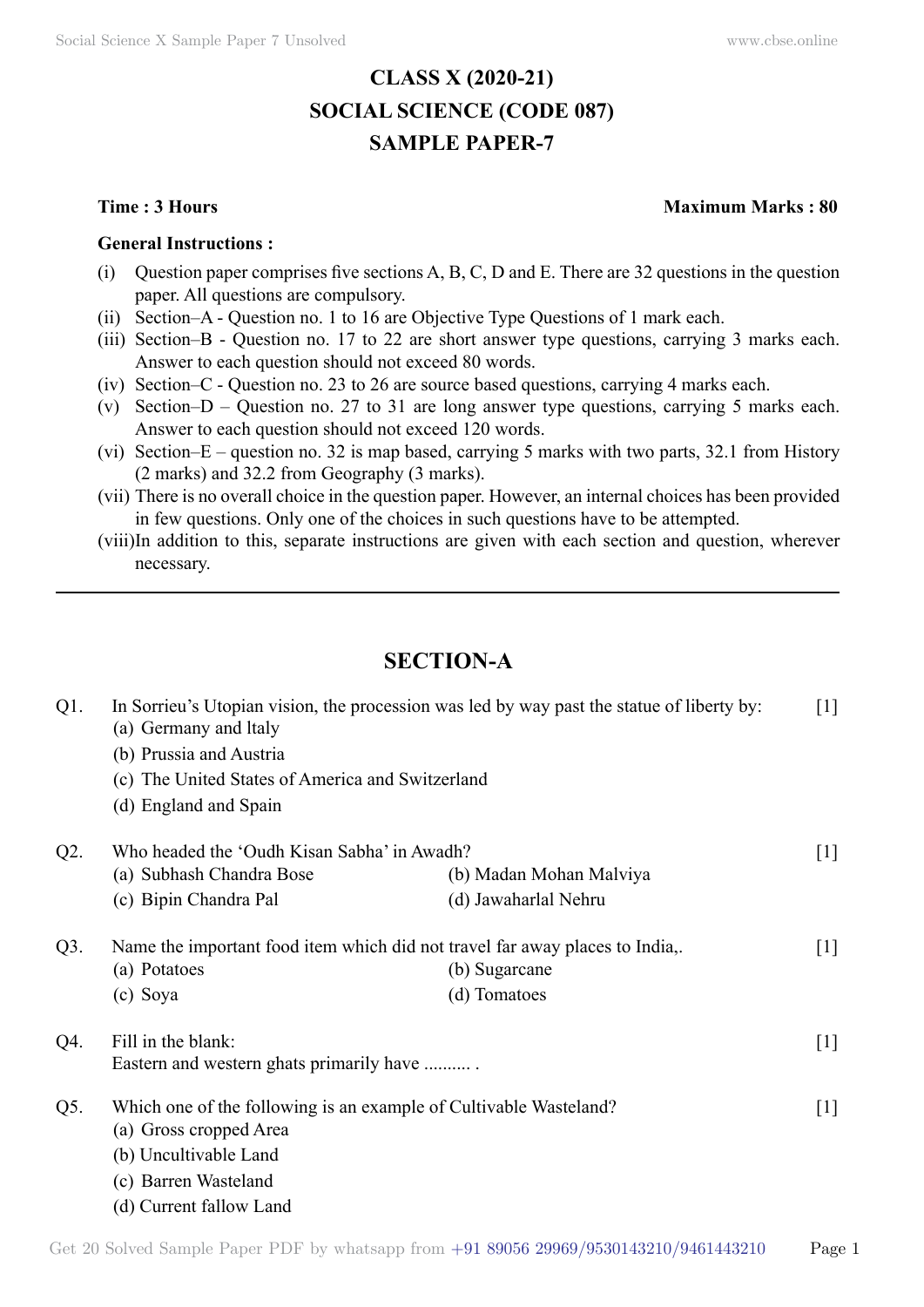- Q6. Which one of the following describes a system of agriculture where a single crop is grown on a large area? [1]
	- (a) Shifting agriculture (b) Horticulture
	- (c) Intensive agriculture (d) Plantation agriculture
- -
- Q7. Look at the picture below and answer the following questions: [1]



What does the picture depict?

- Q8. Which two of the following extreme locations are connected by the east-west corridor? [1] (a) Mumbai and Nagpur (b) Silchar and Porbandar
	- (c) Mumbai and Kolkata (d) Nagpur and Siligudi
- 
- 
- Q9. Examine the following pairs that give the level of government in India and the powers of the government at that level to make laws on the subjects mentioned against each. Which of the following pairs is not correctly matched? [1]

| (a) | State government              | State List              |
|-----|-------------------------------|-------------------------|
| (b) | Central government            | <b>Union List</b>       |
| (c) | Central and State governments | Concurrent List         |
| (d) | Local governments             | <b>Residuary powers</b> |

Q10. What is legitimate government?

 **O**

Name a country with Single Party System.

Q11. Define a responsive government. [1]

 **O**

Who can make law on the subject mention in the state list?

Q12. In the question given below, there are two statements marked as Assertion (A) and Reason (R). Read the statements and choose the correct option. **Assertion:** Mohan is a shopkeeper who pays his taxes on time. He has employed two workers Rakesh and Raghu in his shop. He pays them well, however, none of the workers get any paid leaves in the year. **Reason:** Rakesh and Raghu are employed in unorganised sector. [1]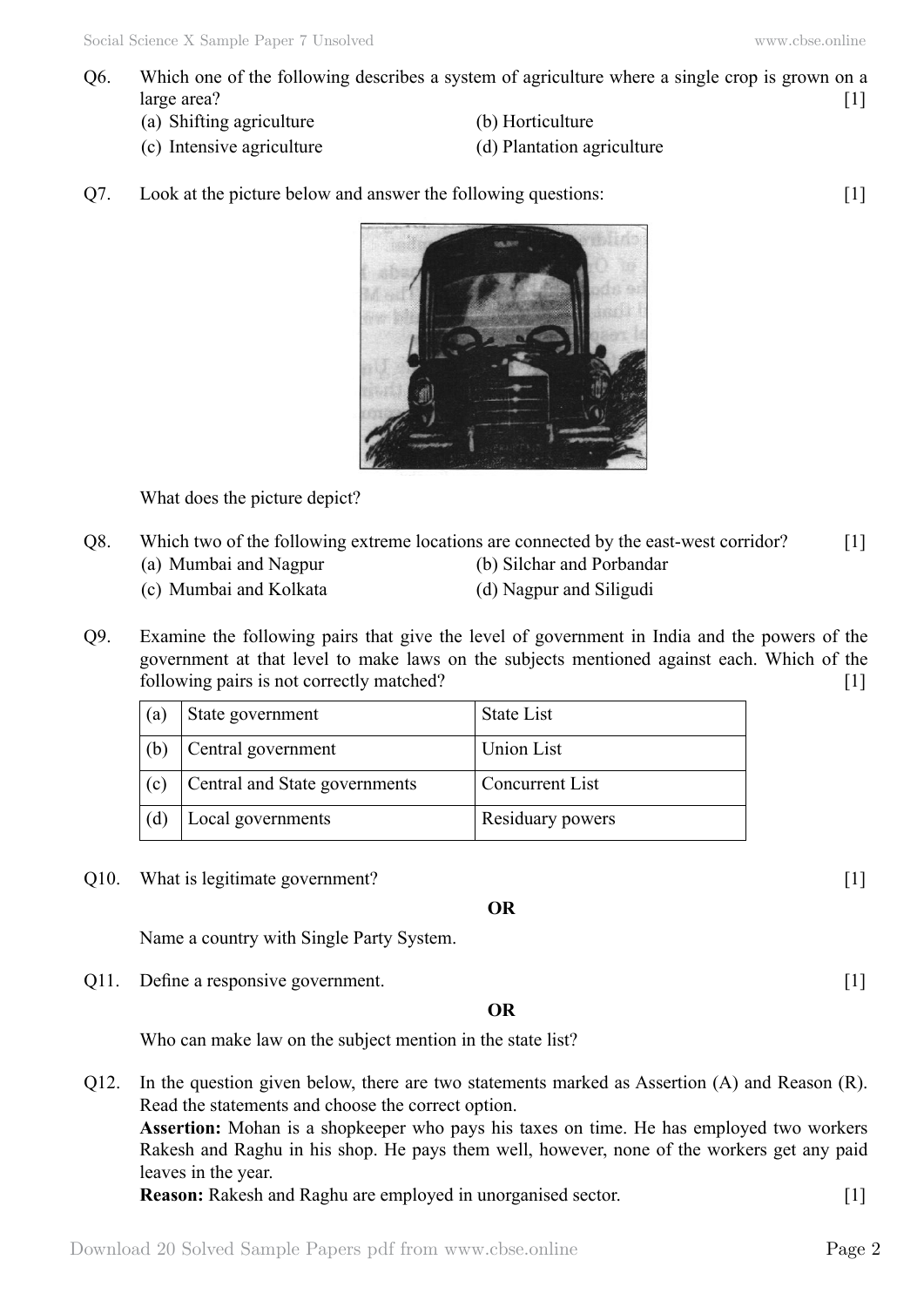- (a) If both assertion and reason are true, and reason is the correct explanation of assertion.
- (b) If both assertion and reason are true, but reason is not the correct explanation of assertion.
- (c) If assertion is true, but reason is false.
- (d) If both assertion and reason are false.

| Q13. | Gross Domestic Product (GDP) refers to the money value of all:<br>(a) final goods produced in an economy during a year.<br>(b) final services produced in an economy during a year.<br>(c) final goods and services produced in an economy during a year.<br>(d) None of the above. |                                                                                                  | $[1]$ |
|------|-------------------------------------------------------------------------------------------------------------------------------------------------------------------------------------------------------------------------------------------------------------------------------------|--------------------------------------------------------------------------------------------------|-------|
| Q14. | Assume those are four families in a country. The average per capita income of these families is<br>₹ 5000. If the income of three families is ₹ 4000, ₹ 7000 and ₹ 3000 respectively. what is the income<br>of the fourth family?                                                   |                                                                                                  | $[1]$ |
|      | (a) ₹7500                                                                                                                                                                                                                                                                           | (b) ₹ 3000                                                                                       |       |
|      | (c) ₹ 2000                                                                                                                                                                                                                                                                          | $(d)$ ₹ 6000                                                                                     |       |
| Q15. | An MNC promotes global integration through free flow across the boarders, of:<br>(a) capital<br>(c) technology                                                                                                                                                                      | $(b)$ goods<br>(d) All of these                                                                  | $[1]$ |
| Q16. | Find the Incorrect option:<br>(a) Demand deposit share the essential features of money<br>(b) With demand deposit payments can be made without cash<br>(c) Demand deposits are safe way of money transformation<br>(d) Demand deposit facility is like cheque                       |                                                                                                  | $[1]$ |
|      |                                                                                                                                                                                                                                                                                     | <b>SECTION-B</b>                                                                                 |       |
| Q17. | What were the consequences of Liberal Revolution of 1848?                                                                                                                                                                                                                           |                                                                                                  | $[3]$ |
| Q18. | Describe any three features of the Civil Code of 1804 introduced by Napoleon in France.                                                                                                                                                                                             | <b>OR</b>                                                                                        | $[3]$ |
|      | What role did Giuseppe Garibaldi play in the unification of Italy?                                                                                                                                                                                                                  |                                                                                                  |       |
| Q19. | Describe any three main changes in Indian agriculture after the Green Revolution.                                                                                                                                                                                                   |                                                                                                  | $[3]$ |
| Q20. | How has dignity of women been ensured in a democracy?                                                                                                                                                                                                                               | <b>OR</b>                                                                                        | $[3]$ |
|      | Describe any three features of Indian Federalism.                                                                                                                                                                                                                                   |                                                                                                  |       |
| Q21. | What is collateral? Why do banks ask for collateral giving credit to a borrower?                                                                                                                                                                                                    |                                                                                                  | $[3]$ |
| Q22. | limitations." Explain the statement.                                                                                                                                                                                                                                                | "Though per capita income is widely used as an indicator of development but it suffers from many | $[3]$ |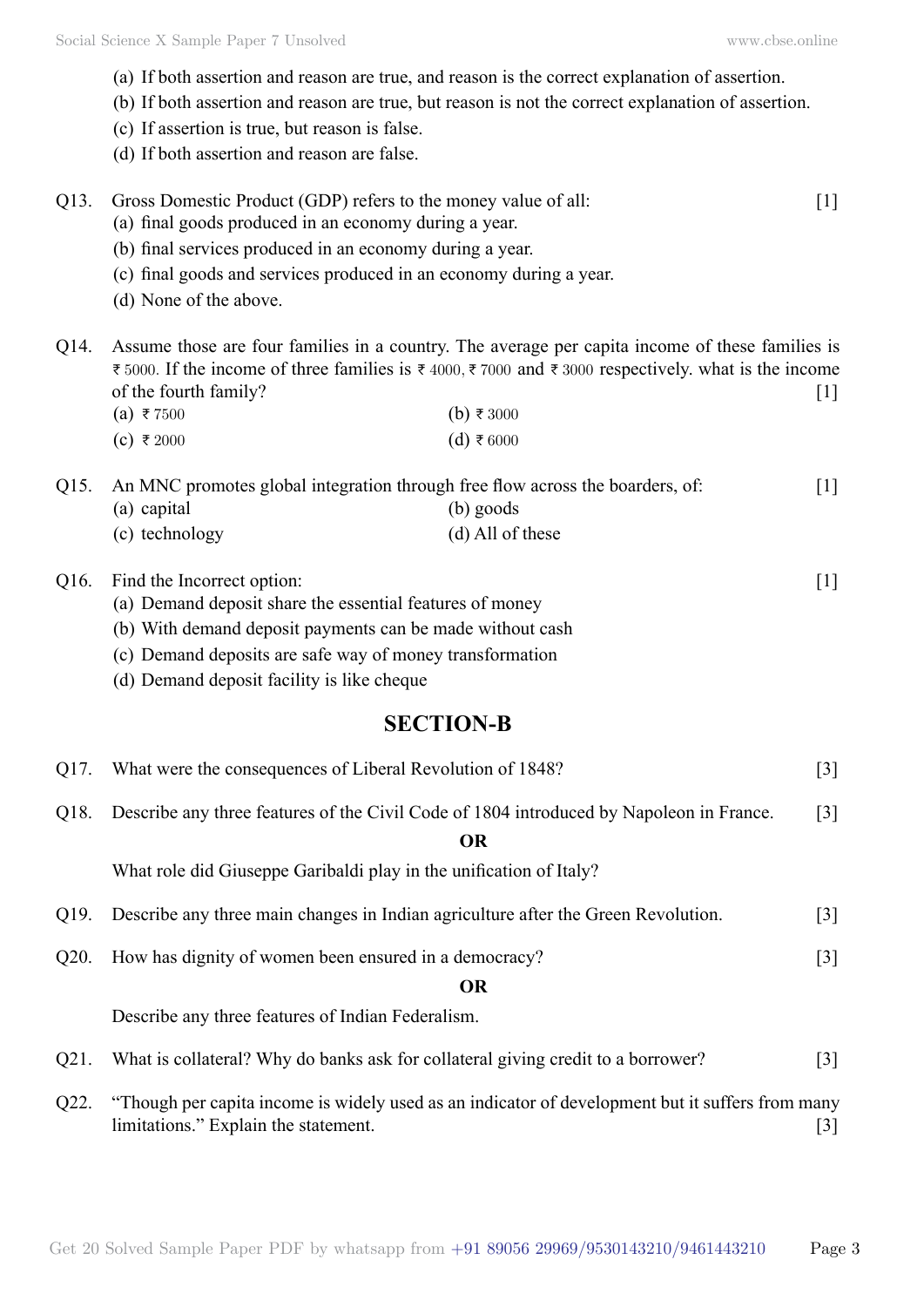# **Section-C**

Q23. Read the source given below and answer the questions that follows: [4]

This is the most widely spread and important soil. In fact, the entire northern plains are made of alluvial soil. These have been deposited by three important Himalayan river systems-the Indus, the Ganga and the Brahmaputra. These soils also extend in Rajasthan and Gujarat through a narrow corridor. Alluvial soil is also found in the eastern coastal plains particularly in the deltas of the Mahanadi, the Godavari, the Krishna and the Kaveri rivers.

The alluvial soil consists of various proportions of sand, silt and clay. As we move inlands towards the river valleys, soil particles appear some what bigger in size. In the upper reaches of the river valley i.e. near the place of the break of slope, the soils are coarse. Such soils are more common in piedmont plains such as Duars, Chos and Terai.

Apart from the size of their grains or components, soils are also described on the basis of their age. According to their age alluvial soils can be classified as old alluvial (Bangar) and new alluvial (Khadar). The bangar soil has higher concentration of kanker nodules than the Khadar. It has more fine particles and is more fertile than the bangar.

Alluvial soils as a whole are very fertile. Mostly these soils contain adequate proportion of potash, phosphoric acid and lime which are ideal for the growth of sugarcane, paddy, wheat and other cereal and pulse crops. Due to its high fertility, regions of alluvial soils are intensively cultivated and densely populated. Soils in the drier areas are more alkaline and can be productive after proper treatment and irrigation.

#### **Answer the following MCQs by choosing the most appropriate alternatives:**

|                                                 | 23.1 Which is the most widely spread and important soil?                                     |       |
|-------------------------------------------------|----------------------------------------------------------------------------------------------|-------|
| (a) Alluvial soil                               | (b) Laterile soil                                                                            |       |
| (c) Arid soil                                   | (d) Red and yellow soils                                                                     |       |
| <b>23.2</b> Alluvial soil is found in the       |                                                                                              | $[1]$ |
| (a) Western Coastal Plains                      | (b) North Coastal Plains                                                                     |       |
| (c) Eastern Coastal Plains                      | (d) None of these                                                                            |       |
| 23.3 Soils are described on the basis of their: |                                                                                              | $[1]$ |
| (a) forms                                       | $(b)$ age                                                                                    |       |
| $(c)$ king                                      | (d) treatment                                                                                |       |
|                                                 | 23.4 Soils in the drier areas are more alkaline and can be productive after proper  and  [1] |       |
| (a) Particles, fertile                          | (b) growth, size                                                                             |       |

- (c) treatment, irrigation (d) None of these
- Q24. Read the source given below and answer the questions that follows: [4]

..... in spite of my best efforts, I could not properly do the works that were allotted to me.....In a few days I got my hands bruised all over and I could not go to work for a week for which I was prosecuted and sent to jail for 14 days ..... new emigrants find the tasks allotted to them extremely heavy and cannot complete them in a day ..... Deductions are also made from wages if the work is considered to have been done unsatisfactorily. Many people cannot therefore earn their full wages and are punished in various ways. In fact, the labourers have to spend their period of indenture in

great trouble ..... .

### **Answer the following MCQs by choosing the most appropriate alternatives:**

- **24.1** Why could not the writer properly do the works allotted to him?
	- (a) because he go to work for a week.
	- (b) because he got his hands bruised all over.
	- (c) because hed have to spend their period of indenture.
	- (d) None of these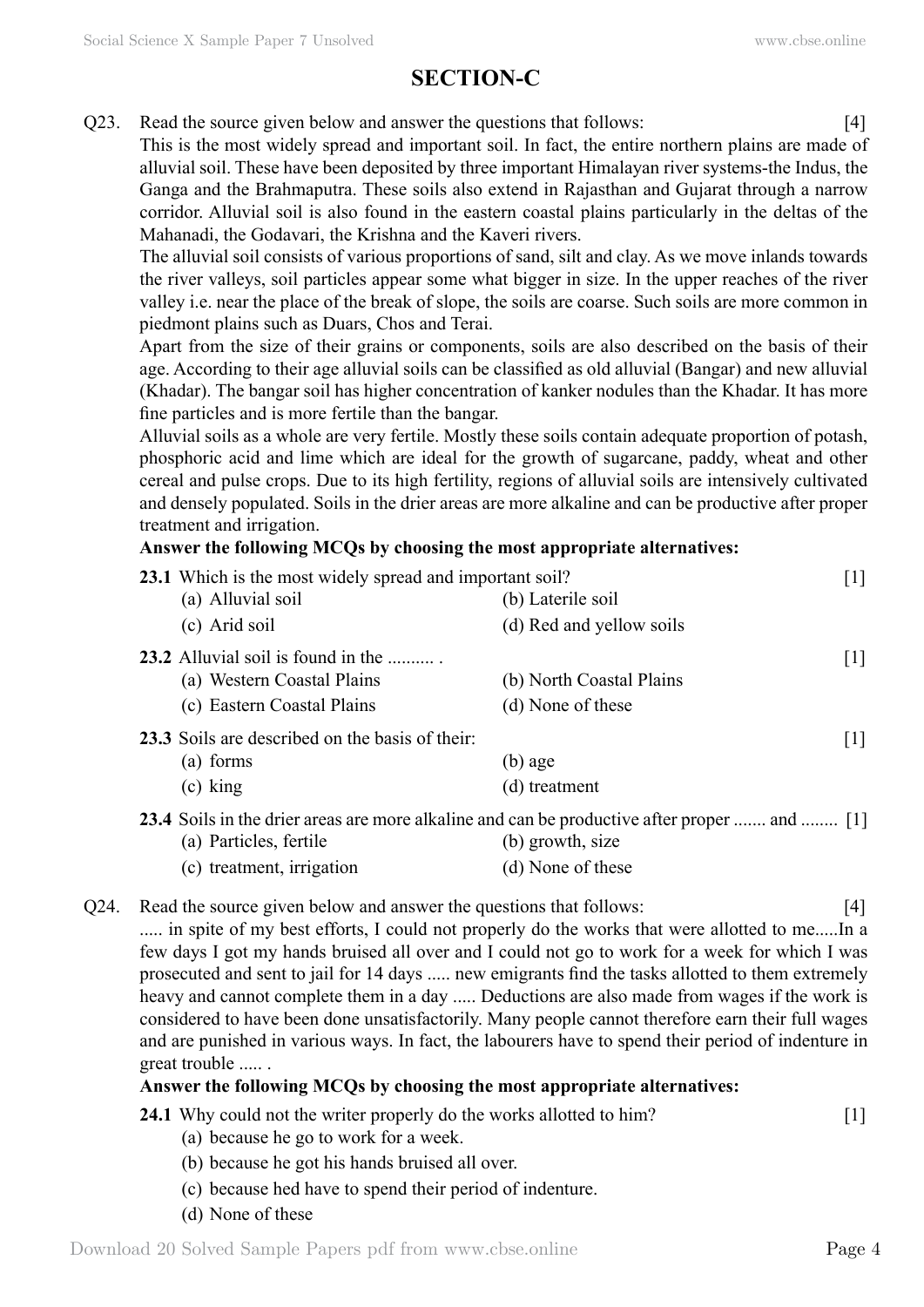|                              | 24.2 What punishment was given to the writer for not going to work?                        |     |
|------------------------------|--------------------------------------------------------------------------------------------|-----|
| (a) sent to jail for 14 days | (b) sent to jail for 24 days                                                               |     |
| (c) sent to jail for 18 days | (d) sent to jail for 25 days                                                               |     |
|                              | <b>24.3</b> Many people cannot, therefore, earn their full wages and are  in various ways. | [1] |
| (a) Rewards                  | (b) Great trouble                                                                          |     |
| (c) Punished                 | (d) None of these                                                                          |     |
| 24.4 Complete the sentence:  |                                                                                            | [1] |
|                              | Deductions are also made from wages if the work is considered to have:                     |     |
| (a) done unsatisfactorily    | (b) done satisfactorily                                                                    |     |
| (c) done efficiently         | (d) not done proper way                                                                    |     |

Q25. Study the given pie-chart carefully and answer the questions that follow: [4]



| 25.1 Which is the main source of credit for rural household in India?<br>(a) Commercial Banks<br>(c) Relatives and Friends                                                                                                      | (b) Landlords<br>(d) Village Money-lenders        | $[1] % \includegraphics[width=0.9\columnwidth]{figures/fig_10.pdf} \caption{The figure shows the number of different models. The left side is the number of~\acp{fig_10}~(a) and the number of~\acp{fig_10}~(b) are the number of~\acp{fig_10}~(c) and the number of~\acp{fig_10}~(d) are the number of~\acp{fig_10}~(d) and the number of~\acp{fig_10}~(e) are the number of~\acp{fig_10}~(d) and the number of~\acp{fig_10}~(e) are the number of~\acp{fig_10}~(d) and the number of~\acp{fig_10}~(f)$ |
|---------------------------------------------------------------------------------------------------------------------------------------------------------------------------------------------------------------------------------|---------------------------------------------------|----------------------------------------------------------------------------------------------------------------------------------------------------------------------------------------------------------------------------------------------------------------------------------------------------------------------------------------------------------------------------------------------------------------------------------------------------------------------------------------------------------|
| 25.2 Mention any two sources of credit for the rural households in India.<br>(a) Traders and others<br>(b) Landlords and others<br>(c) Relatives and friends and cooperative societies<br>(d) Money-lenders and commercial bank |                                                   |                                                                                                                                                                                                                                                                                                                                                                                                                                                                                                          |
| 25.3  provide loans only for productive purpose.<br>(a) Formal sources<br>(c) Commercial Banks                                                                                                                                  | (b) Informal sources<br>(d) Cooperative societies | $\lceil 1 \rceil$                                                                                                                                                                                                                                                                                                                                                                                                                                                                                        |
| 25.4  provide loans for both productive and unproductive purposes.<br>(a) Traders<br>(c) Commercial Banks                                                                                                                       | (b) Money-lenders<br>(d) Cooperative societies    | $[1]$                                                                                                                                                                                                                                                                                                                                                                                                                                                                                                    |

Q26. Read the source given below and answer the questions that follows: [4] Muhammad Yunus is a famous economist of Bangladesh. He received several international honours for his efforts to promote economic and social development for the benefit of the poor. He and the Grameen Bank he started jointly, received the Nobel Peace Prize for the 2006. In February 2007, he decided to launch a political party and contest in the parliamentary elections. His objective was to foster proper leadership, good governance and build a new Bangladesh. He felt that only a political party different from the traditional ones would bring about new political culture. His party would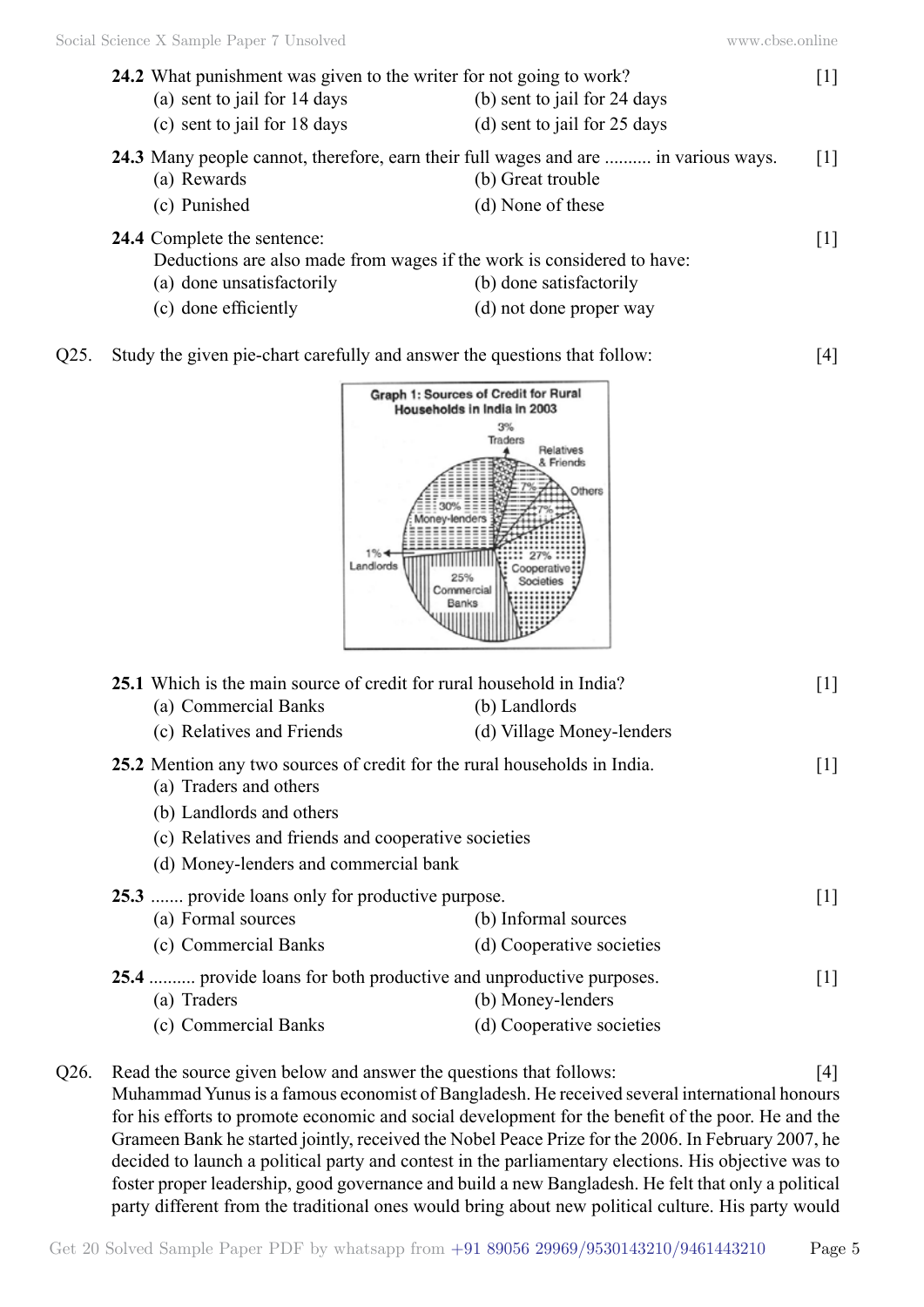be democratic from the grassroots level. The launching of the new party, called Nagarik Shakti (Citizens' Power), has caused a stir among the Bangladeshis. While many welcomed his decision, some did not like it. "Now I think Bangladesh will have a chance to choose between good and bad and eventually have a good government," said Shahedul Islam, a government official. "That government, we hope, would not only keep itself away from corruption but also make fighting corruption and black money a top priority.'

But leaders of traditional political parties who dominated the country's politics for decades were apprehensive. "There was no debate (over him) winning the Nobel, but politics is different-very challenging and often controversial," said a senior leader of the Bangladesh Nationalist Party. Some others were highly critical. They asked why he was rushing into politics. "Is he being planted in politics by mentors from outside the country," asked one political observer.

#### **Answer the following MCQs by choosing the most appropriate alternatives:**

| 26.1 Muhammad Yunus is a famous  of Bangladesh.                                                                                                                                                                                                     |                                                        | $\lceil 1 \rceil$ |
|-----------------------------------------------------------------------------------------------------------------------------------------------------------------------------------------------------------------------------------------------------|--------------------------------------------------------|-------------------|
| (a) Scientist                                                                                                                                                                                                                                       | (b) Economist                                          |                   |
| (c) politician                                                                                                                                                                                                                                      | (d) None of these                                      |                   |
| 26.2 In which year, Muhammad Yunus received the Nobel Peace Prize.<br>(a) 2004<br>(c) 2006                                                                                                                                                          | (b) $2007$<br>$(d)$ 2005                               | $[1]$             |
| <b>26.3</b> In February 2007, what he decided to launch:<br>(a) a political party and contest in the Parliamentary elections<br>(b) political party different from the traditional ones<br>(c) economic and social development<br>(d) None of these |                                                        | $[1]$             |
| 26.4 What is the name of the new party?<br>(a) Nationalist Party<br>(c) Political Party                                                                                                                                                             | (b) Bangladesh Nationalist Party<br>(d) Nagarik Shakti | $\lceil 1 \rceil$ |
| <b>SECTION-D</b>                                                                                                                                                                                                                                    |                                                        |                   |

# Q27. How was the Civil Disobedience Movement different from the Non-cooperation. [5]

 **O**

What do you know about Awadh Peasant Movement? Explain.

Q28. How has the distribution pattern of the railway network in the country been largely influenced by physiographic and economic factors? Explain with examples. [5]

 **O**

Analyse the physiographic and economic factors that have influenced the distribution pattern of railway network in our country.

- Q29. When was Bharatiya Janta Party founded? What is its ideology, aims, policies and programmes?[5]
- Q30. How does democracy produce an accountable, responsive and legitimate government? [5]
- Q31. Public sector has contributed in the economic development of a nation? Do think so, if yes, write five arguments to support your answer. [5]

 **O**

Discuss any five negative impact of MNCs on host countries.